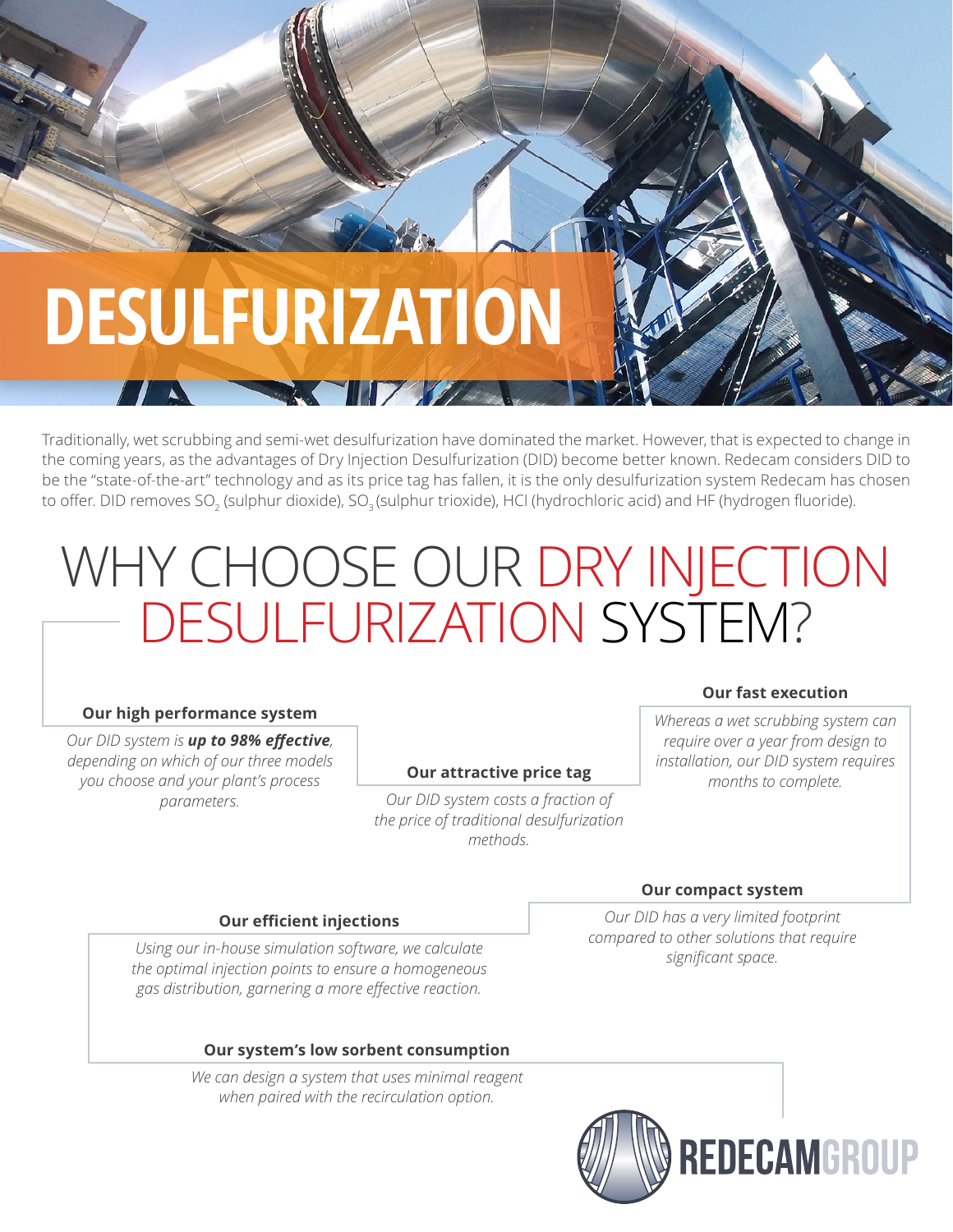Our Dry Injection Desulphurization (DID) system removes gaseous pollutants that may cause acid condensation: SO $_{\rm 2}$  (sulfur dioxide), SO<sub>3</sub> (sulfur trioxide), HCl (hydrochloric acid) and HF (hydrogen fluoride). Regulations involving the emission of these gases are getting stricter and this technology is increasingly on the radar at many power, waste-to-energy, metals, mining, biomass and pulp and paper facilities as well as at cement plants, among others.

> **3** OPEX for water and electricity is much lower

4 Minimizes the production of nitrogen oxides (greenhouse gases) due to low operating temperatures

# OUR DRY INJECTION DESULFURIZATION SYSTEM



2 Significantly more compact: requires a dosing silo and at times a reactor vs. a footprint of up to 5,000 m<sup>2</sup> (54,000 ft<sup>2</sup>)

Our Water Injection System (WIS) can be added to your system to control the temperature and re-activate the sorbent, if necessary. Our WIS has special nozzles that convert the water into a fog, giving us the highest evaporation rates on the market. Our WIS can, in certain cases, be key to an optimal desulfurization process, as desulfurization is highly dependent on the relative humidity of the flue gas (the higher the humidity, the higher the desulphurization efficiency). Our experts will study your process parameters and system targets and suggest whether a WIS is necessary for your system.



#### STRATEGIC REAGENT SELECTION

#### REDECAM OFFERS THREE DID MODELS:

#### DID – WITH IN-DUCT LANCES

- To consider in most applications, when the ductwork is long enough to allow gases to remain longer
- Ideal for retrofit applications as no extra-footprint is required
- Fly ash removal in a single step
- Low treatment time (at times less than 1s)
- Capable of supporting multipollutant removal

#### DID-R – WITH REACTION TOWER

- To consider in incineration, biomass or waste-toenergy (WTE) plants as well as in facilities (such as cement plants) needing high performance systems
- Fly ash is removed with an air filtration system after sorbent is injected and SO<sub>v</sub>, HCl and HF are removed
- Low treatment time (1-3 s)
- Capable of supporting multipollutant removal

#### DID-RC – WITH REACTION TOWER AND RE-CIRCULATING SYSTEM

- To consider in power, incineration, biomass and WTE plants
- Enhanced performance and lower OPEX as by-product recirculation reduces the amount of reagent needed and improves abatement efficiency
- Low condensation, with conservative approach to saturation temperature
- Fly ash is removed with an air filtration system after sorbent is injected and SO<sub>v</sub>, HCl and HF are removed
- Low treatment time (1-3 s)